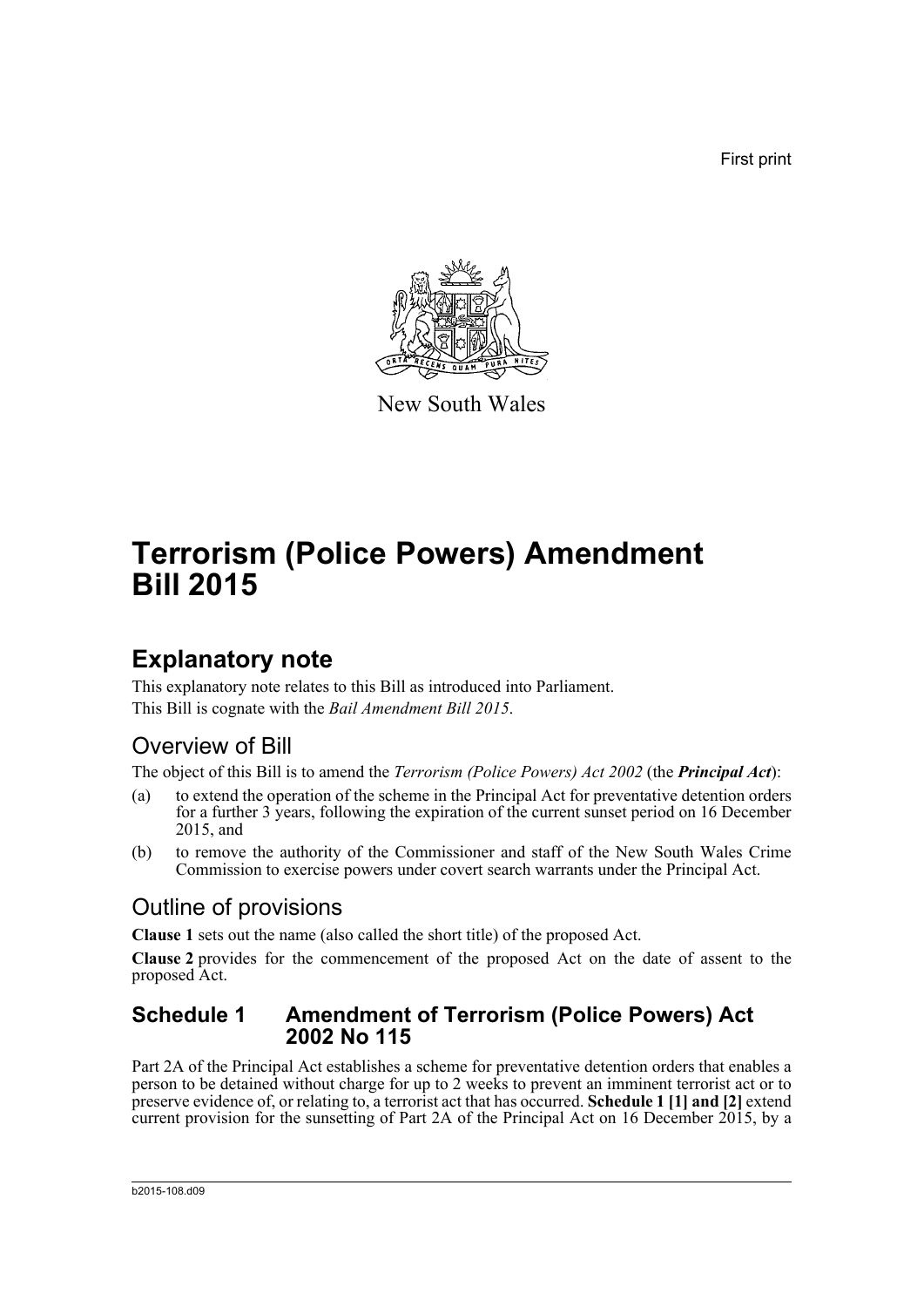further 3 years. Accordingly, the scheme for preventative detention orders (which includes prohibited contact orders) will continue to operate until the end of 16 December 2018. (This extension is consistent with the extension by the Commonwealth of the operation of its complementary scheme for preventative detention orders.)

Part 3 of the Principal Act establishes a scheme that enables the covert entry and search of premises, under the authority of a special covert search warrant, by specially authorised police officers or staff of the New South Wales Crime Commission for the purposes of responding to or preventing terrorist acts. **Schedule 1 [3]–[20]** have the effect of removing the powers of the Commissioner and staff of the New South Wales Crime Commission under that Part.

**Schedule 1 [21] and [22]** make consequential amendments.

**Schedule 1 [23]** enables savings and transitional regulations to be made as a consequence of the enactment of the proposed Act and any other Act that amends the Principal Act.

#### **Schedule 2 Amendment of Terrorism (Police Powers) Regulation 2011**

**Schedule 2** amends the *Terrorism (Police Powers) Regulation 2011* as a consequence of the amendment made by Schedule 1 [5].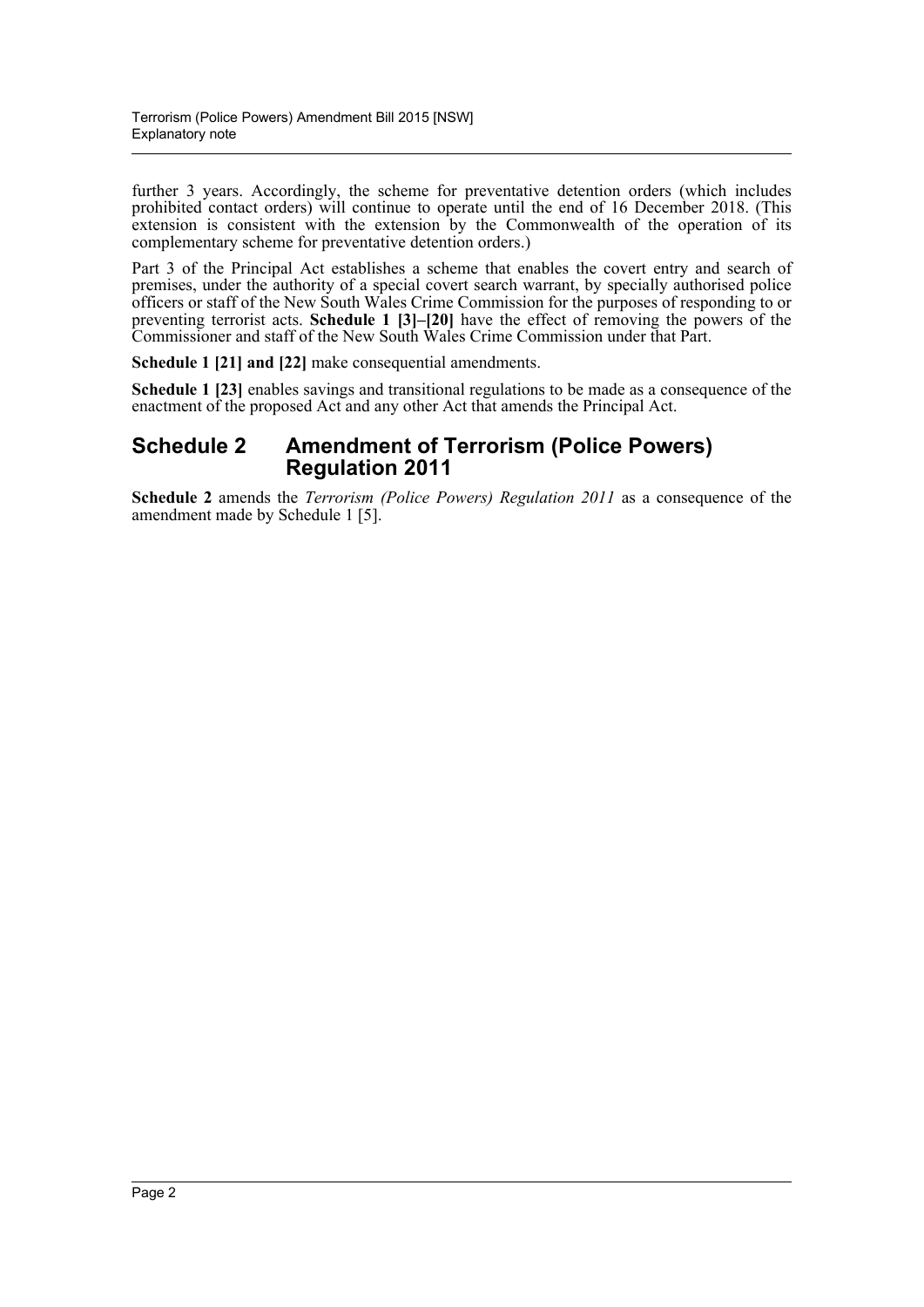First print



New South Wales

# **Terrorism (Police Powers) Amendment Bill 2015**

## **Contents**

Page

|            | Name of Act                                            |    |
|------------|--------------------------------------------------------|----|
|            | 2 Commencement                                         |    |
| Schedule 1 | Amendment of Terrorism (Police Powers) Act 2002 No 115 | 3  |
| Schedule 2 | Amendment of Terrorism (Police Powers) Regulation 2011 | 5. |
|            |                                                        |    |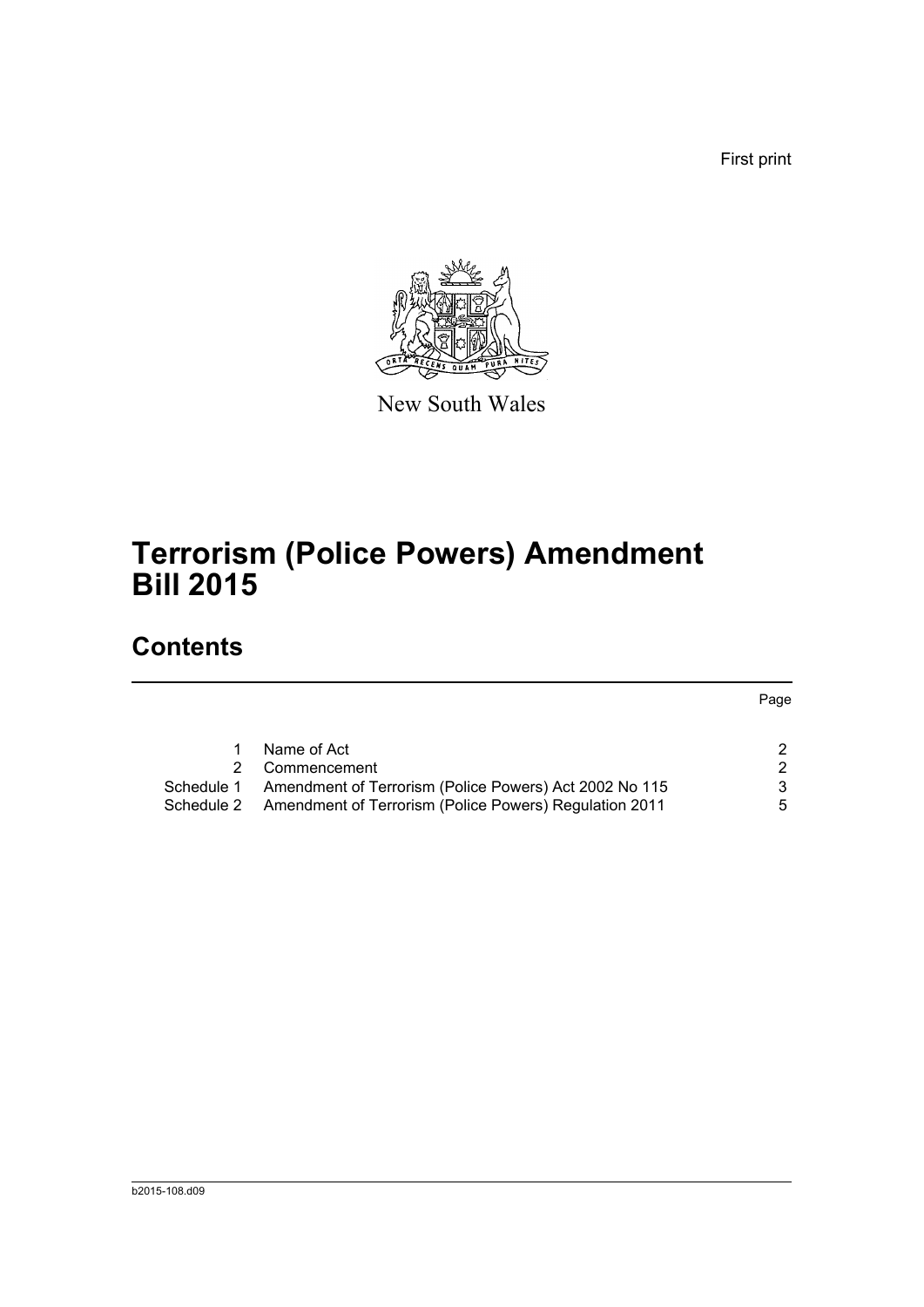

New South Wales

# **Terrorism (Police Powers) Amendment Bill 2015**

No , 2015

#### **A Bill for**

An Act to amend the *Terrorism (Police Powers) Act 2002* and the *Terrorism (Police Powers) Regulation 2011* in relation to the schemes for preventative detention orders and covert search warrants.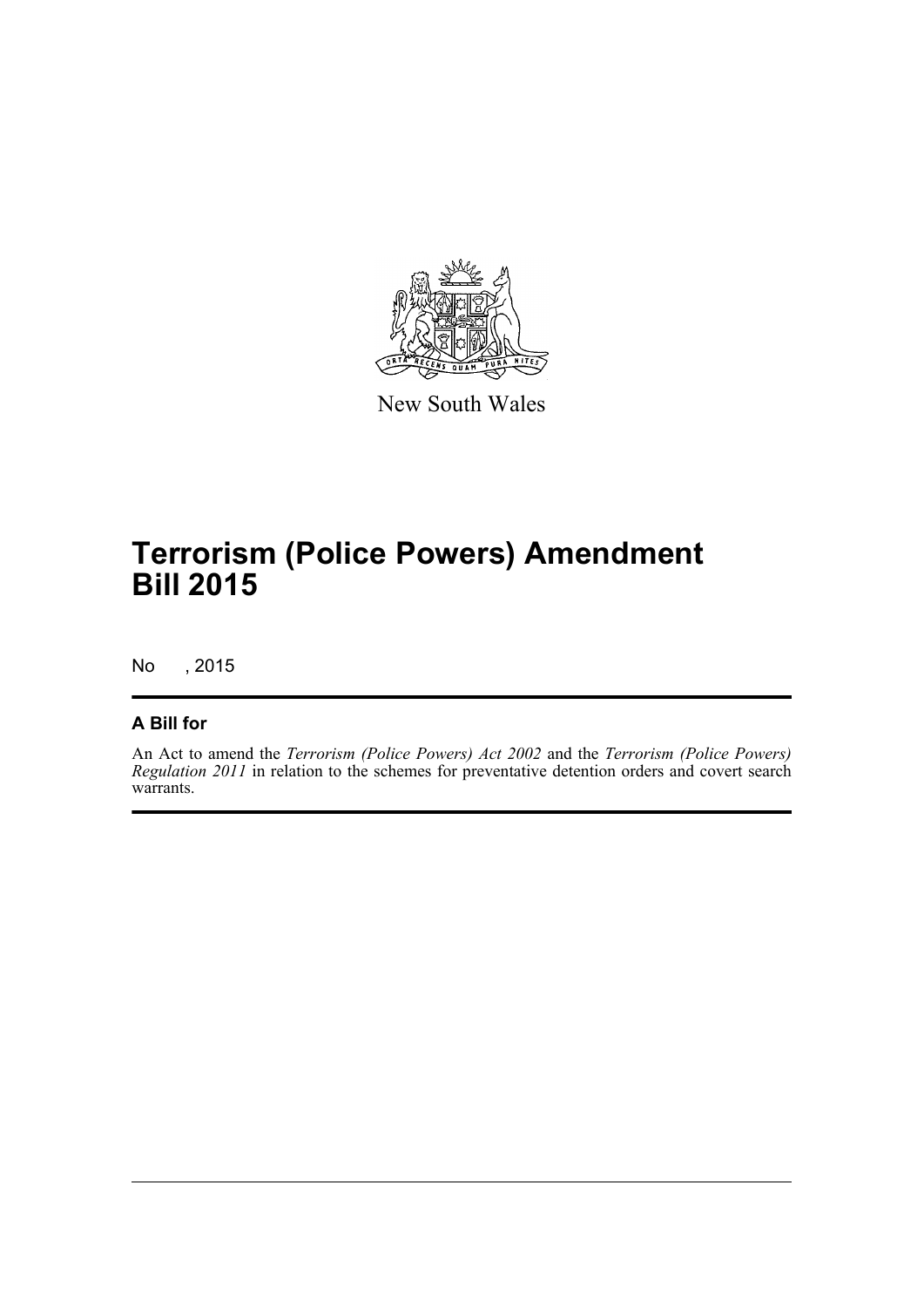<span id="page-4-1"></span><span id="page-4-0"></span>

| The Legislature of New South Wales enacts: |                                                               |                |
|--------------------------------------------|---------------------------------------------------------------|----------------|
| 1                                          | Name of Act                                                   | $\overline{2}$ |
|                                            | This Act is the Terrorism (Police Powers) Amendment Act 2015. | 3              |
|                                            | Commencement                                                  | 4              |
|                                            | This Act commences on the date of assent to this Act.         | 5              |
|                                            |                                                               |                |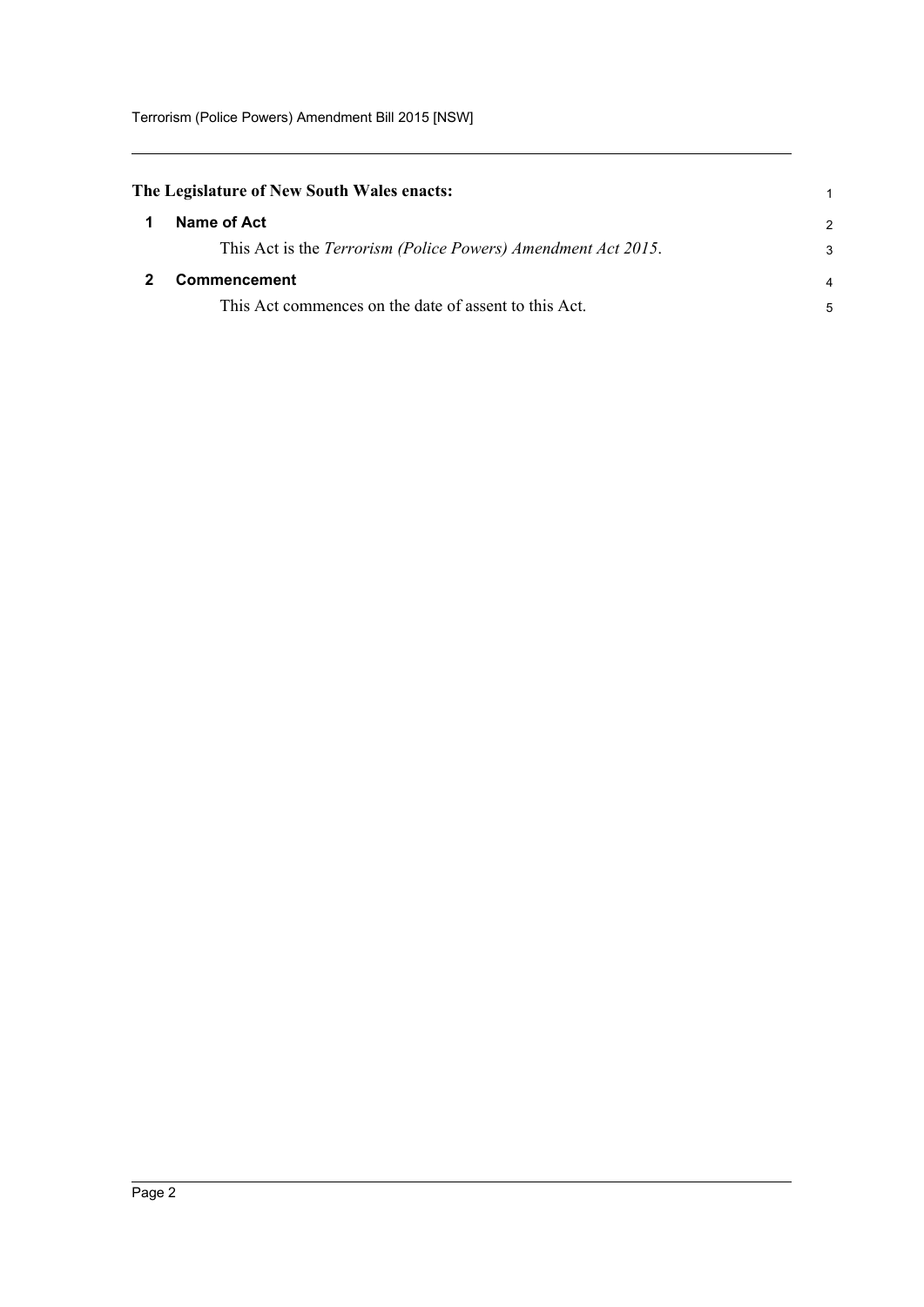<span id="page-5-0"></span>

|                    | <b>Schedule 1</b>       | <b>Amendment of Terrorism (Police Powers) Act</b><br><b>2002 No 115</b>                                                                                                                          | $\mathbf{1}$<br>$\overline{2}$ |
|--------------------|-------------------------|--------------------------------------------------------------------------------------------------------------------------------------------------------------------------------------------------|--------------------------------|
| [1]                |                         | <b>Section 26ZS Sunset provision</b>                                                                                                                                                             | 3                              |
|                    |                         | Omit "10 years after the day on which this Part commences" from section 26ZS (1).                                                                                                                | 4                              |
|                    |                         | Insert instead "16 December 2018".                                                                                                                                                               | 5                              |
| [2]                | Section 26ZS (2)        |                                                                                                                                                                                                  | 6                              |
|                    |                         | Omit "the end of 10 years after the day on which this Part commences".                                                                                                                           | $\overline{7}$                 |
|                    |                         | Insert instead "16 December 2018".                                                                                                                                                               | 8                              |
| [3]                |                         | <b>Section 27A Definitions</b>                                                                                                                                                                   | 9                              |
|                    |                         | Omit the definitions of <i>Crime Commissioner</i> and <i>eligible staff member of the Crime</i><br><b>Commission</b> from section 27A (1).                                                       | 10<br>11                       |
| [4]                |                         | Section 27D Who may be authorised to apply for a covert search warrant                                                                                                                           | 12                             |
|                    | Omit section 27D (2).   |                                                                                                                                                                                                  | 13                             |
| [5]                |                         | Section 27F Delegation of Crime Commissioner's power to give authorisation                                                                                                                       | 14                             |
|                    | Omit the section.       |                                                                                                                                                                                                  | 15                             |
| [6]                |                         | <b>Sections 27G and 27I (1)</b>                                                                                                                                                                  | 16                             |
|                    |                         | Omit ", or an eligible staff member of the Crime Commission," wherever occurring.                                                                                                                | 17                             |
| $\left[ 7 \right]$ |                         | Section 27G Power to apply for covert search warrant                                                                                                                                             | 18                             |
|                    |                         | Omit "or staff member".                                                                                                                                                                          | 19                             |
| [8]                |                         | Section 27O Powers conferred by covert search warrant                                                                                                                                            | 20                             |
|                    |                         | Omit section 27O (2). Insert instead:                                                                                                                                                            | 21                             |
|                    | (2)                     | A reference in this section to an eligible person, in relation to a warrant, is a<br>reference to an eligible police officer if the applicant for the warrant was an<br>eligible police officer. | 22<br>23<br>24                 |
| [9]                |                         | Section 27S Report to eligible Judge on execution of warrant                                                                                                                                     | 25                             |
|                    |                         | Omit ", staff member of the New South Wales Crime Commission" wherever occurring in<br>section 27S (1) (c) (iii) and (3) (d).                                                                    | 26<br>27                       |
| $[10]$             | <b>Section 27S (5)</b>  |                                                                                                                                                                                                  | 28                             |
|                    |                         | Omit "or the Crime Commissioner".                                                                                                                                                                | 29                             |
| $[11]$             |                         | Section 27U Notice to occupiers of execution of covert search warrant                                                                                                                            | 30                             |
|                    | section $27U(2)$ (f).   | Omit ", staff members of the New South Wales Crime Commission" from                                                                                                                              | 31<br>32                       |
| $[12]$             | <b>Section 27U (11)</b> |                                                                                                                                                                                                  | 33                             |
|                    | staff member)".         | Omit "or another eligible staff member of the Crime Commission (if the person was such a                                                                                                         | 34<br>35                       |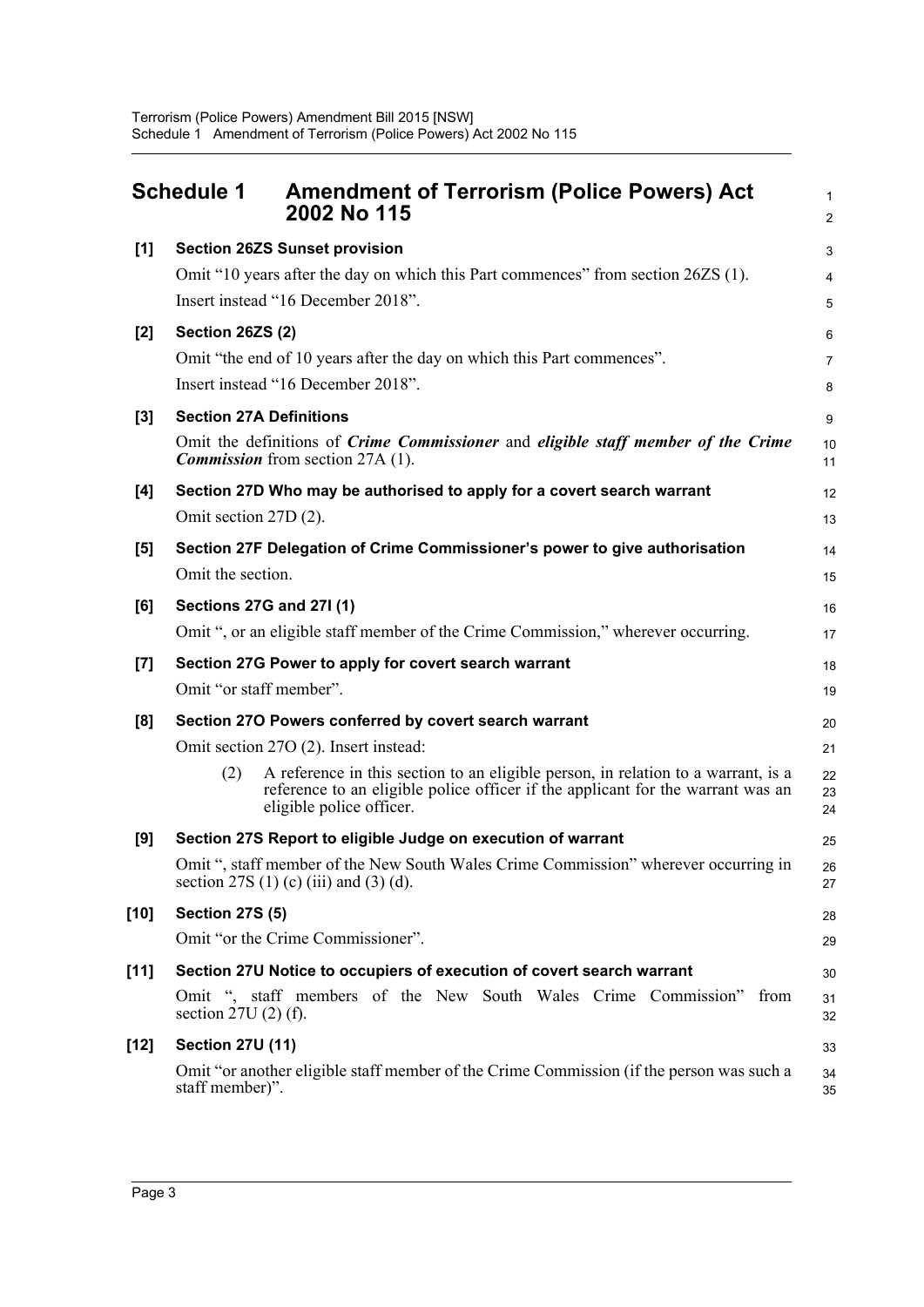| $[13]$ | Section 27U (11) (b)  |                                                                                                                                                                                                                                         | $\mathbf{1}$        |
|--------|-----------------------|-----------------------------------------------------------------------------------------------------------------------------------------------------------------------------------------------------------------------------------------|---------------------|
|        |                       | Omit "or eligible staff member of the Crime Commission (as the case may be)".                                                                                                                                                           | $\overline{2}$      |
| $[14]$ |                       | <b>Section 27ZA Publication of documents</b>                                                                                                                                                                                            | 3                   |
|        |                       | Omit "the New South Wales Crime Commission," from section 27ZA (2) (b).                                                                                                                                                                 | 4                   |
| $[15]$ |                       | Section 27ZB Annual report to be given to Attorney General and Police Minister                                                                                                                                                          | 5                   |
|        |                       | Omit section 27ZB (1). Insert instead:                                                                                                                                                                                                  | 6                   |
|        | (1)                   | The Commissioner of Police must report annually on the exercise of powers<br>under this Part by eligible police officers.                                                                                                               | $\overline{7}$<br>8 |
| $[16]$ | Section 27ZB (3) (h)  |                                                                                                                                                                                                                                         | 9                   |
|        |                       | Omit "or eligible staff members of the Crime Commission".                                                                                                                                                                               | 10                  |
| $[17]$ | Section 27ZB (3) (k)  |                                                                                                                                                                                                                                         | 11                  |
|        |                       | Omit "or an eligible staff member of the Crime Commission".                                                                                                                                                                             | 12                  |
| $[18]$ |                       | Section 27ZB (4) and (5)                                                                                                                                                                                                                | 13                  |
|        |                       | Omit the subsections. Insert instead:                                                                                                                                                                                                   | 14                  |
|        | (4)                   | The report may be combined with any other annual report of the NSW Police<br>Force.                                                                                                                                                     | 15<br>16            |
|        | (5)                   | The report is to be tabled in each House of Parliament as soon as practicable<br>after it is received by the Attorney General.                                                                                                          | 17<br>18            |
| $[19]$ |                       | <b>Section 27ZC Monitoring by Ombudsman</b>                                                                                                                                                                                             | 19                  |
|        |                       | Omit ", the Crime Commissioner and members of staff of the New South Wales Crime<br>Commission" from section 27ZC (1).                                                                                                                  | 20<br>21            |
| $[20]$ | Section 27ZC (2)      |                                                                                                                                                                                                                                         | 22                  |
|        |                       | Omit ", the Crime Commissioner".                                                                                                                                                                                                        | 23                  |
| $[21]$ |                       | Section 29A Ministerial arrangements for things seized in connection with<br>extra-territorial offences                                                                                                                                 | 24<br>25            |
|        | section 29A (a) (ii). | Omit "or (if the things have been seized by a member of staff of the New South Wales<br>Crime Commission) the Commissioner for the New South Wales Crime Commission" from                                                               | 26<br>27<br>28      |
| $[22]$ |                       | <b>Section 36 Review of Act</b>                                                                                                                                                                                                         | 29                  |
|        |                       | Omit section 36 (1A). Insert instead:                                                                                                                                                                                                   | 30                  |
|        | (1A)                  | For the purpose of the review, the Minister may require the Commissioner of<br>Police to provide information about the exercise of functions in respect of<br>covert search warrants under this Act by members of the NSW Police Force. | 31<br>32<br>33      |
| $[23]$ |                       | <b>Schedule 2 Savings and transitional provisions</b>                                                                                                                                                                                   | 34                  |
|        |                       | Insert at the end of clause $1(1)$ :                                                                                                                                                                                                    | 35                  |
|        |                       | any other Act that amends this Act                                                                                                                                                                                                      | 36                  |
|        |                       |                                                                                                                                                                                                                                         |                     |